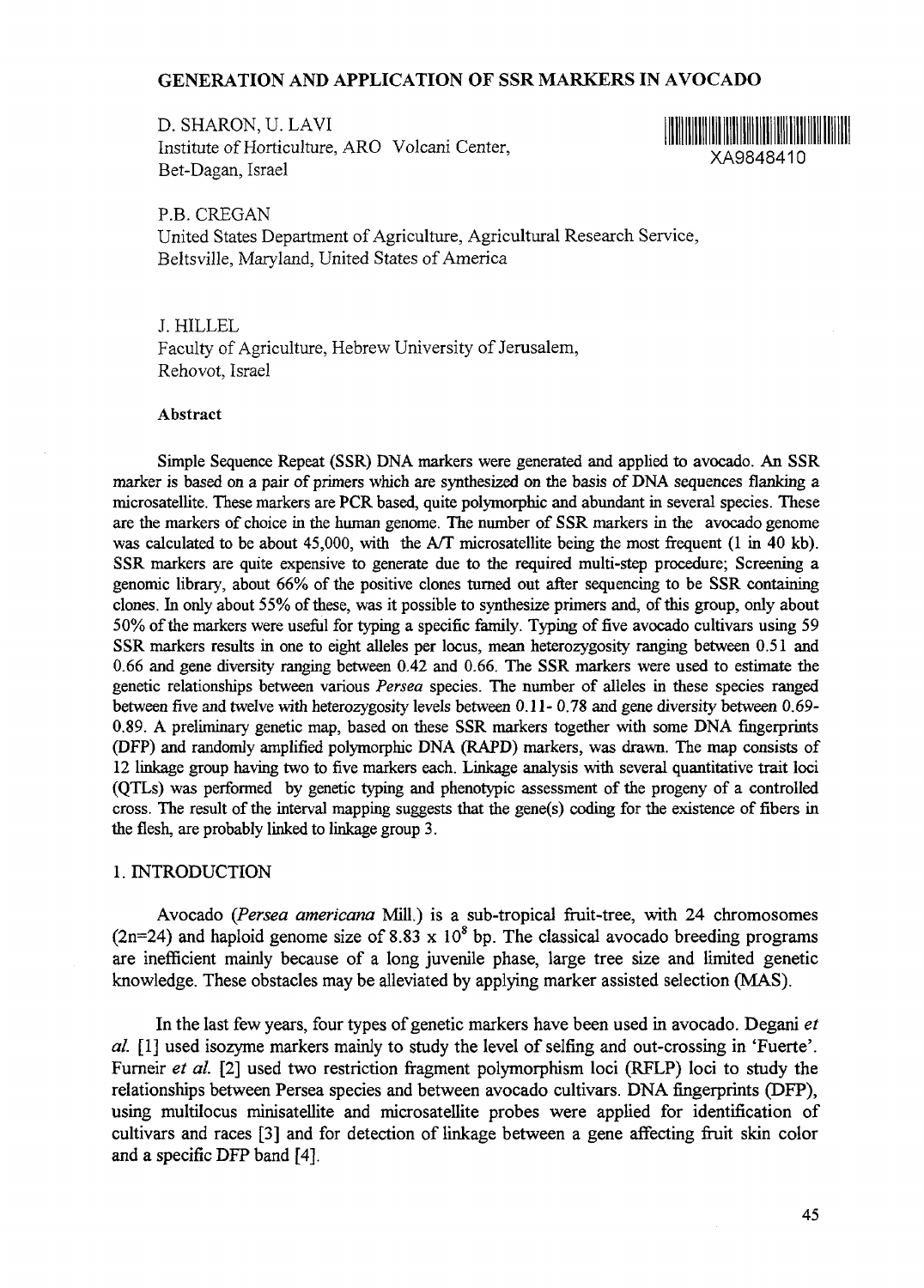Simple sequence repeat (SSR) markers have been shown to be highly polymorphic in human [5], animals [6] and plants. Preliminary studies of simple sequence repeat markers in fruit-trees were carried out: two SSR markers were isolated from a cross between lemon and orange and found to be polymorphic between citrus and related species [7]. Thomas and Scott [8] isolated five microsatellite loci from grapevine and found that the heterozygosity level of these loci ranged between 69% and 88%. Lavi *et al,* [9] generated 30 dinucleotide microsatellite markers and demonstrated the high level of polymorphism of two of them.

In this study, we present the generation of avocado-specific SSR and the application of these markers for genetic analyses as well as construction of the first integrated genetic linkage map of avocado.

### 2. MATERIALS AND METHODS

### 2.1. Plant material

Trees were grown at the Akko Experiment Station and the Agricultural Research Organization, Bet Dagan, Israel. Leaves were taken from 50 offspring of the cross 'Pinkerton'x'Ettinger' and from the following *Persea* species: *P. brobonia, P. cinerascens, P. floccosa, P. gigantea, P. indica, P. longipes, P. nubigena, P. schiedeana, P. schiedeana 05, P. schiedeana 06, P. steyermarkii Allen.*

## 2.2. DNA isolation

DNA was isolated from very young leaves using the CTAB (cetyltrimethyl ammonium bromide) method [10], following a few modifications [3].

### 2.3. DNA fingerprinting

Ten micrograms of DNA were digested with *Hinjl* restriction endonuclease. Electrophoresis and hybridization are detailed elsewhere [4].

### 2.4. Randomly amplified polymorphic DNA (RAPD) markers

Reaction mixes for RAPD markers contained 30 ng of genomic DNA, 1.5 mM  $Mg^{2+}$ , 0.2 mM of primer, 250 mM of each nucleotide, 1X Taq buffer (containing 20 mM  $(NH<sub>4</sub>)SO<sub>4</sub>$ , 75 mM Tris-HCl, pH 9.0, 0.1% Tween) and 0.5 unit of Taq DNA polymerase in a total volume of 25ml. The reaction mixes were overlaid with 40ml of mineral oil. Reactions were denatured at 94°C for 3 min before cycling which consisted of a 1 min denaturation at 94°C, 1 min annealing at 36<sup>o</sup>C, and 1 min extension at 72<sup>o</sup>C for 44 cycles. Cycles were followed by an extension step for 5 min at 72°C. Amplification products were analyzed by electrophoresis in 1.5% agarose gels and detected by staining with ethidium bromide. RAPD primers used are from set #7 (numbered 601-700) of the University of British Columbia.

### 2.5. Genomic library

Genomic DNA of 'Pinkerton' was cut with the restriction enzyme *Sau3AL* DNA fragments were size selected on agarose gels and fragments (400-600bp) were cloned in pBluescript II KS<sup>+</sup> and transformed into E. coli Inv-a strain. Transformants were grown in LB media with 50mg/ml Ampicillin. White colonies were transferred into microtiter plates and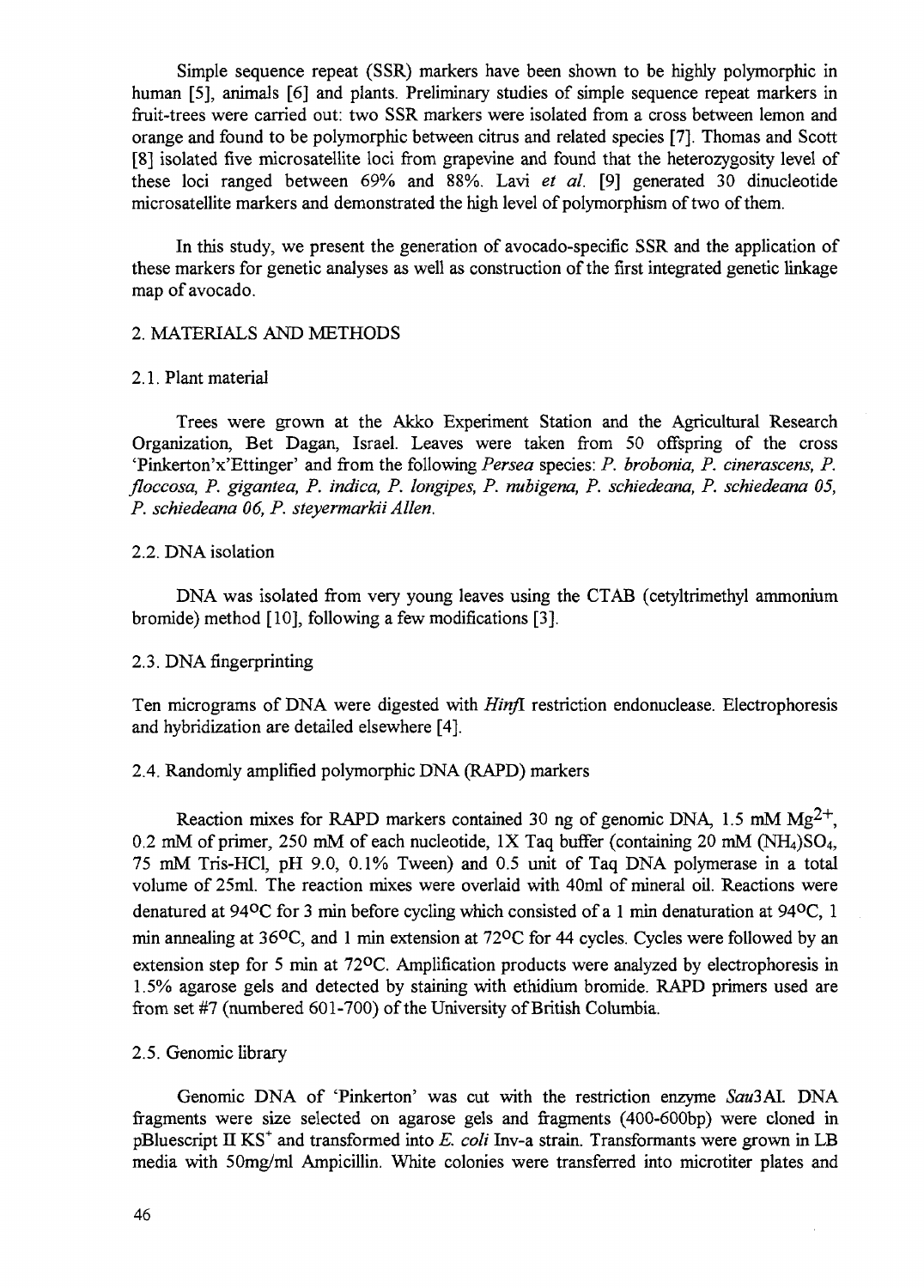stamped onto Hybond N+. Colonies were grown, lysed, denatured and neutralized. Membranes were hybridized to end-labeled  $g^{-32}p$  oligonucleotide probes. Probes were: (A)30, (CT)10,  $(GT)_{10}$ ,  $(CAC)_{6}$ ,  $(TCC)_{6}$ ,  $(TCT)_{6}$ ,  $(GATA)_{4}$ ,  $(GACA)_{4}$  and  $(GGAT)_{4}$ .

## 2.6. SSR definition

Sequences of positive clones were searched for any type of repeated sequences. A repeat was identified as an SSR if the number of repeats  $(n)$  > 14 for mononucleotide repeat,  $(n)$  > 6 for di-nucleotide repeats, (n) > 3 for tri-nucleotide repeats and (n) > 2 for tetra-nucleotide (or more) repeats.

## 2.7. Selection and synthesis of primers

SSR-containing clones were analyzed using the Primer Detective Software or PRIMER 0.5. Primers having melting temperatures of at least 60°C and which would amplify products with predicted lengths of 75-210bp were synthesized.

# 2.8. Genotyping

PCR reaction mixes for SSR markers contained 30 ng of genomic DNA, 1.5 mM  $Mg^{2+}$ , 0.15 mM of 3' and 5' end primers, 100 mM of each nucleotide, 200mg/ml BSA, 0.1 ml of 3,000 Ci/mmol a-<sup>32</sup>P dCTP, IX Taq buffer (containing 50 mM Tris-HCl, pH 9, 0.1% Triton X-100), and one unit of *Taq* DNA polymerase in a total volume of 10ml. The reaction mixes were overlaid with 20ml of mineral oil. Reactions were denatured at 94°C for 30 s before cycling which consisted of a 15 s denaturation at 95°C, 25 s annealing at 45°C or 50°C (depending on the primers), and 25 s extension at 68°C for 32 cycles. This was followed by an extension step for 2 min at 68°C. Ten ml of loading buffer (95% formamide; 0.02 M EDTA, pH 8; 1% bromophenol blue; 1% xylene cyanol; and 10 mM NaOH) were added and 3ml of the reaction were loaded on a DNA sequencing gel containing 6% polyacrylamide, 8 M urea and lxTBE and electrophoresed at 50 Watt for three to four hours. Gels were dried and exposed over-night to an Fuji X-ray film. The length of the SSR alleles was determined using a sequence ladder of M13 as size marker.

### 2.9. Heterozygosity analysis

Gene Diversity (GD) was calculate according to [11]: GD =  $1-\Sigma$ pi<sup>2</sup> where pi is the frequency of the i th pattern. Heterozygosity level was calculated as the proportion of heterozygote genotypes from all tested genotypes.

### 2.10. Evolutionary analysis

Phylogenetic trees was performed using the maximum parsimony method with the 'PAUP' software.

### 2.11. Map construction

For map construction, two-point analyses of all possible combinations were performed using MAPMAKER/EXP 3.0 (12) and JoinMap (13). Linkage was determined when the LOD score was  $\geq$ 3.0. Linkage analysis of loci that showed significant deviation from Mendelian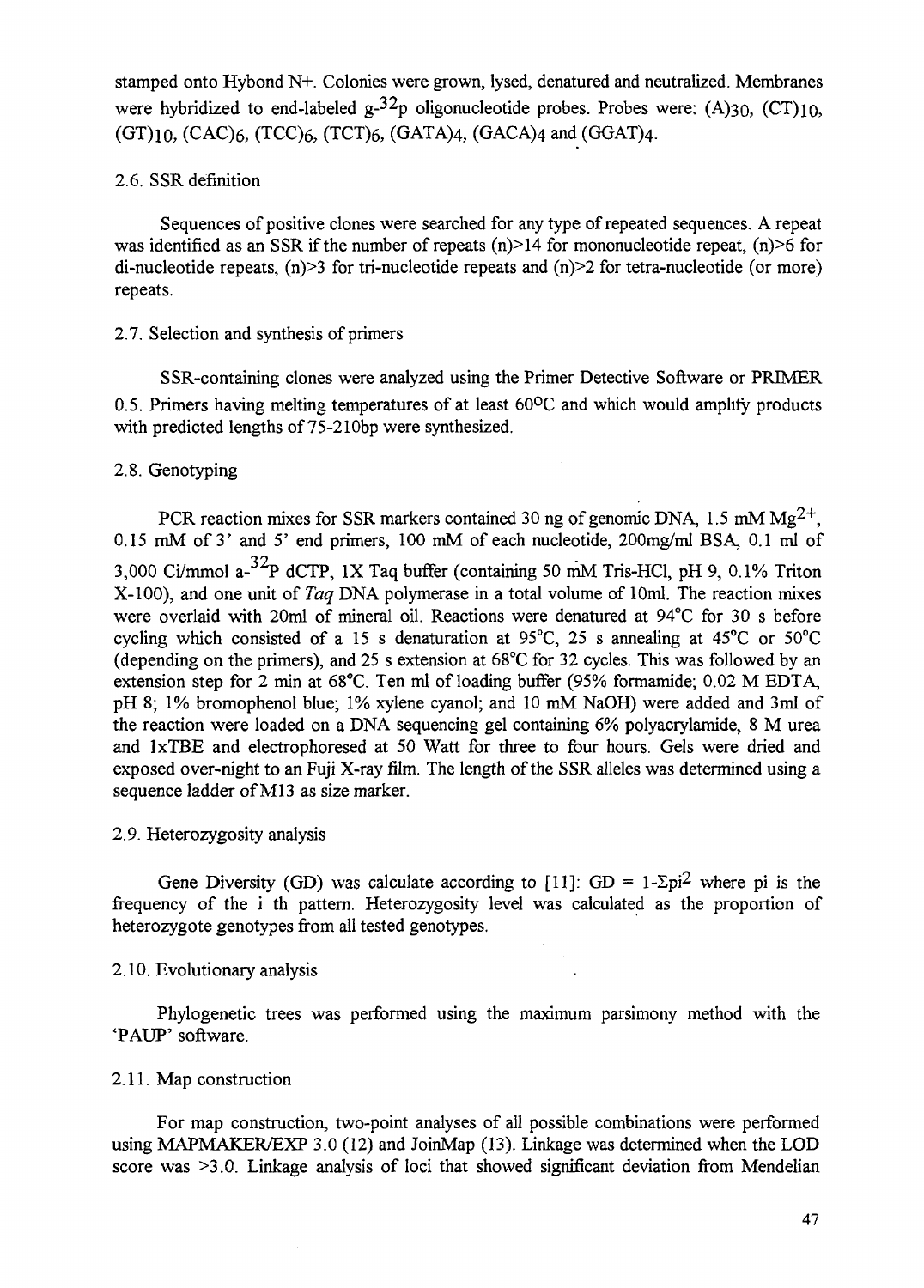expectation was tested using the  $c^2$  test in addition to the LOD score calculation. The final map was drawn using MAPMAKER and was verified using several mapping programs.

## 2.12. Detection of association between DNA markers and loci controlling fruit traits

One way analysis of variance was performed between offspring genotypes (of each marker locus) and each of the nine fruit traits using the JMP computer program. The Contrast-Analysis was used in order to search for possible allelic interaction affecting the content of fibers in the flesh. The interval mapping method was performed between the 12 avocado linkage groups and each of the nine fruit traits. The paternal or maternal interval mapping analysis of the 12 linkage groups was made using MAPMAKER/QTL software [12]. The combined interval mapping analysis between linkage group 3 and the content of fibers in the flesh was made using MapQTL software [14].

## 3. RESULTS

## 3.1. Abundance of microsatellites in the avocado genome

An avocado genomic library containing about 10,000 clones with a mean insert size of 500 bp was screened with various SSR repeats (Table I). This library represents about 0.57% of the avocado genome  $(5x10^6$ bp out of 883Mbp). The frequency assessment of SSRs, based on positive clones, suggests that  $(A/T)_n$  and  $(TC/AG)_n$  sequences are the two most frequent micro satellites: 1 in 40kb and 1 in 68kb respectively. A total of 236 positive clones were identified suggesting about 45,000 microsatellite sequences in the avocado genome (Table I).

## 3.2. Generation of SSRs

Two hundred and twenty five positive clones were sequenced (from one side), of which 172 gave reliable sequence data (Table II). Of these 172 clones: 12 (7%) did not contain any type of repeat; the sequences of 47 clones (27%) contained short repeats; and 113 clones (66%) contained an SSR. Suitable primers could not be selected in 51 (45%) of the SSRcontaining clones (Table III) due to location of the repeat near the cloning site (41 clones) or low melting temperature (10 clones), leaving 62 (55%) SSR primer pairs.

| Repeat type   | No. of screened<br>clones | No. of positive<br>clones $(\% )$ | Predicted ratio<br>of SSRs per kb | Predicted No. of<br>SSRs in the |
|---------------|---------------------------|-----------------------------------|-----------------------------------|---------------------------------|
|               |                           |                                   |                                   | genome                          |
| (A/T)n        | 10,000                    | 125(1.25)                         | 1:40                              | $-22,000$                       |
| (TC/AG)n      | 10,000                    | 74 (0.74)                         | 1:68                              | $-13,000$                       |
| (GT/CA)n      | 10,000                    | 27(0.27)                          | 1:185                             | ~1.800                          |
| (CAC/GTG)n    | 5,000                     | 3(0.06)                           | 1:833                             | ~1,050                          |
| $(TCC/AGG)$ n | 5,000                     | 2(0.04)                           | 1:1250                            | ~100                            |
| (TCT/AGA)n    | 5,000                     | 2(0.04)                           | 1:1250                            | ~100                            |
| (GATA/CTAT)n  | 3,000                     | 0(0)                              | 1:1500                            | < 590                           |
| (GACA/CTGT)n  | 3,000                     | 0(0)                              | $\leq$ 1:1500                     | < 590                           |
| (GGAT/CCTA)n  | 3,000                     | 3(0.1)                            | 1:500                             | ~1750                           |
| <b>Total</b>  | 10,000                    | 236(2.36)                         |                                   | $-45,200$                       |

# TABLE I. FREQUENCY OF NINE REPEAT TYPES **IN** THE **AVOCADO GENOMIC LIBRARY**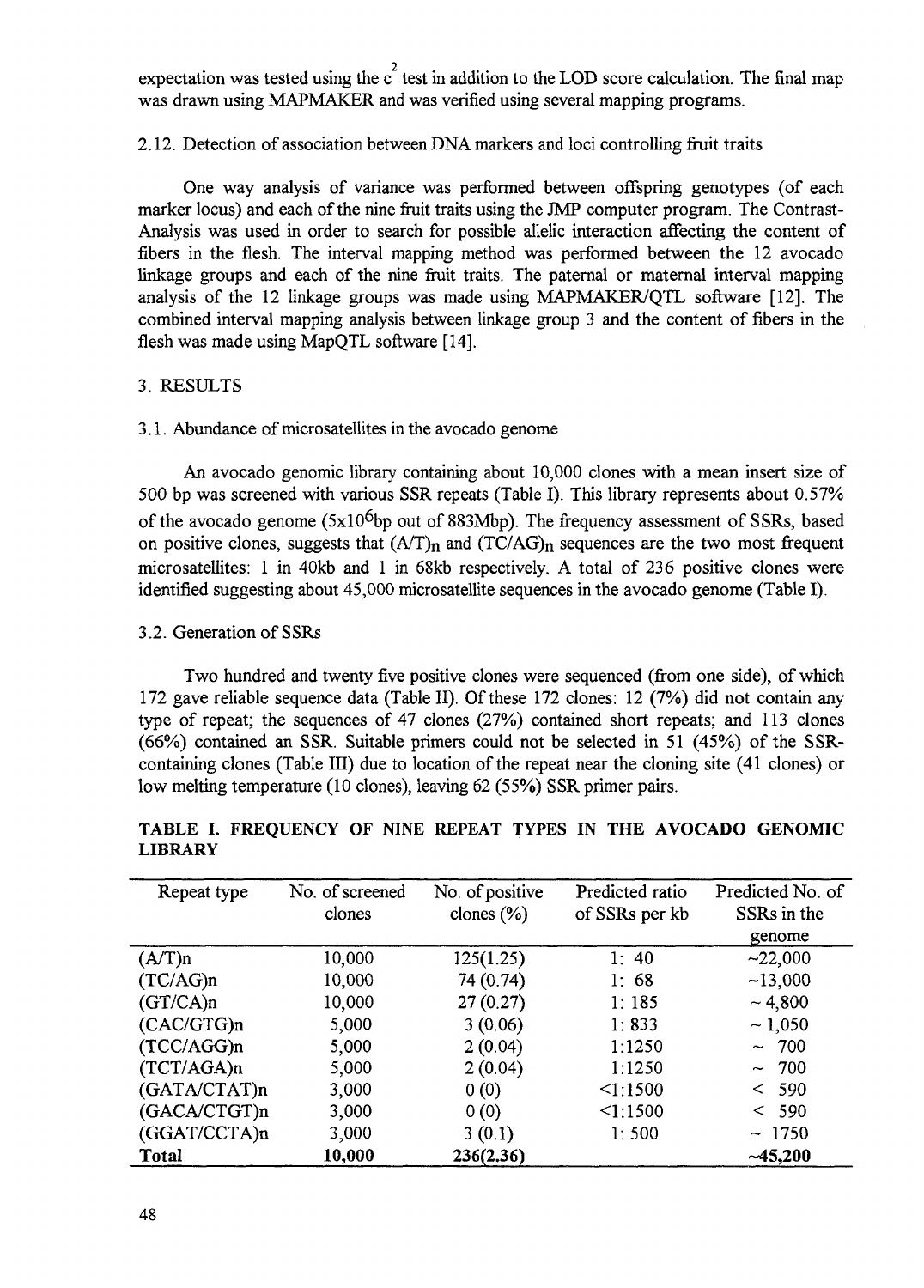|                        | TC/AG |    | GT/CA Others Compound | Percent |
|------------------------|-------|----|-----------------------|---------|
| No. of positive clones | 66    | 21 | 10                    |         |
| Good sequence          |       |    |                       | 100%    |
| No repeat              |       |    |                       | 7%      |
| Short repeat           | 10    |    |                       | 27%     |
| SSR-containing clones  | 39    |    |                       | 66%     |

# **TABLE II. FROM POSITIVE CLONES TO SSR-CONTAINING CLONES**

### **TABLE III. FROM SSR-CONTAINING SEQUENCES TO PRIMERS**

|                                           | A/T | TC/AG | GT/CA | Others | Compound | Percent |
|-------------------------------------------|-----|-------|-------|--------|----------|---------|
| SSR-containing                            | 51  | 33    | 6     | 9      | 14       | 100%    |
| sequences<br>SSR near the<br>cloning site | 15  | 14    |       |        | 6        | 36%     |
| Primers not found                         | 6   |       | 2     |        |          | 9%      |
| Primers were                              | 30  | 17    |       |        | 8        | 55%     |
| found                                     |     |       |       |        |          |         |

The 62 SSR markers which were developed in this study, combined with 29 from a previous avocado library [9], and one from the 5' region of the cellulase gene (GenBank data) were used to analyse the avocado genome.

# 3.3. Polymorphism and heterozygosity levels in SSR loci

Fifty nine avocado SSR loci were used to analyse the polymorphism and heterozygosity level of the avocado genome. The dinucleotide repeats  $(AG)<sub>n</sub>$  are the most polymorphic SSR loci (of those examined) in avocado and thus presented the highest mean number of alleles per locus and highest Gene Diversity value (Table IV). The mean heterozygosity in the five cultivars was estimated to be 62%, and varied between 58% and 70%. 'Horshim' was the cultivar with the highest level of heterozygosity (Table V). In summary, the analysis of 59 loci in five cultivars indicated an average of 3.4 alleles per locus and a mean heterozygosity of 62%.

| Gene Diversity | Average No. of<br>alleles (range) | No. of<br>markers | Repeat element   |
|----------------|-----------------------------------|-------------------|------------------|
| 0.66           | $4.1(1-8)$                        | 29                | $(AG)_n$         |
| 0.42           | $3.0(1-6)$                        | 19                | (A) <sub>n</sub> |
| 0.56           | $2.5(1-5)$                        |                   | Compound         |
| 0.55           | $2.6(1-4)$                        | 4                 | Others           |
| 0.56           | 3.4                               | 59                | <b>Sum</b>       |

# **TABLE IV. IDENTIFICATION OF SSR MARKERS IN FIVE AVOCADO CULTIVARS**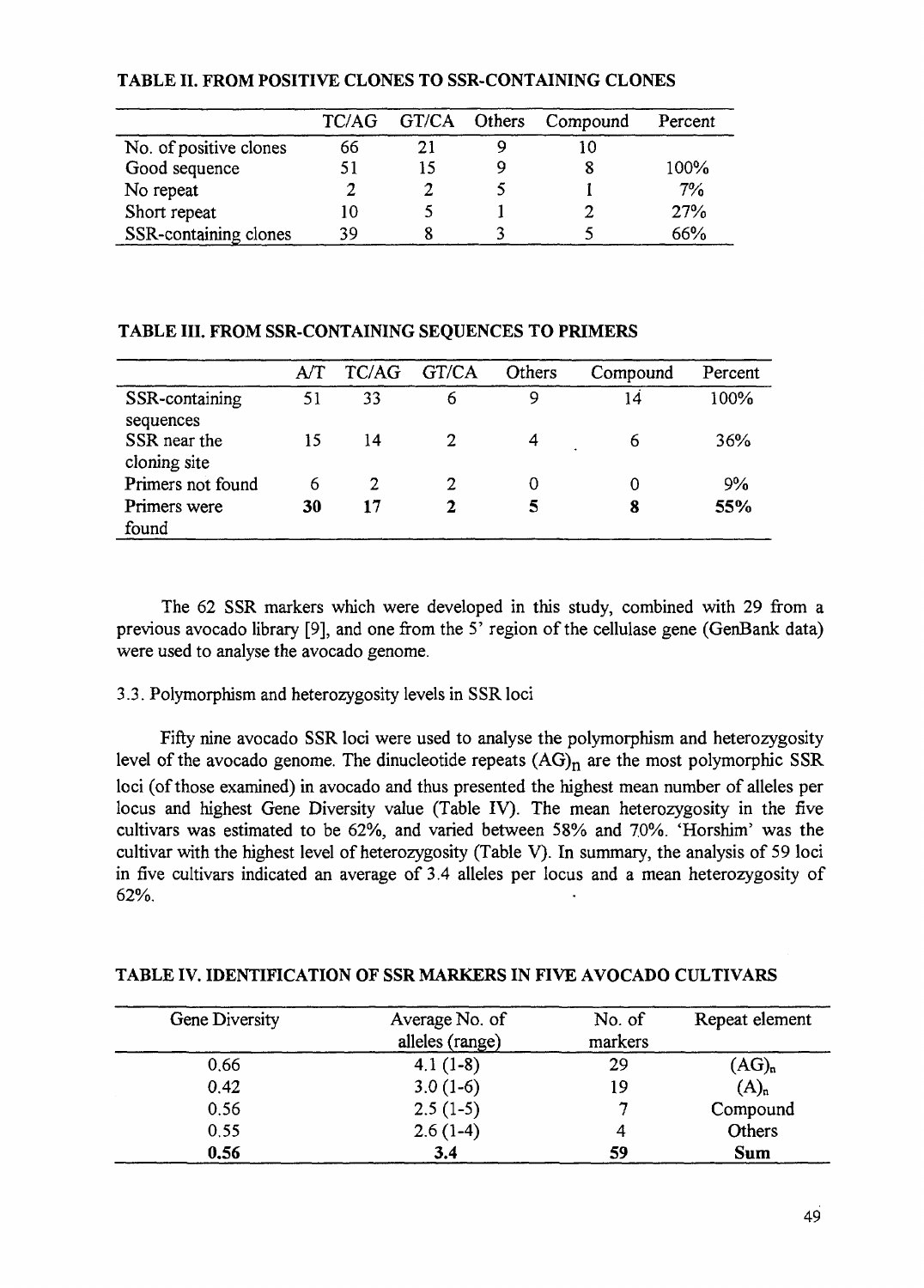| Simple<br>repeat | 'Ettinger' | 'Pinkerton' | 'Bacon' | 'Horshim' | 'XX102' | Mean |
|------------------|------------|-------------|---------|-----------|---------|------|
| AG               | 68         | 68          | 67      | 82        | 63      | 70   |
| A                | 65         | 79          | 67      | 60        | 65      | 67   |
| Mix              | 30         | 30          | 43      | 60        | 33      | 39   |
| Others           | 40         | 20          | 20      | 60        | 50      | 38   |
| Total            | 59         | 62          | 58      | 70        | 58      | 62   |

### TABLE V. HETEROZYGOSITY LEVEL (HL) OF FIVE AVOCADO CULTIVARS

### 3.4. Evolution *of the Persea* genus

Nine *Persea* species were chosen to detect genetic distances between *Persea* species using ten SSR markers. Fig. 1 represents the phylogenetic tree constructed by PAUP software. The three avocado races are located on close branches although the Mexican race seems to be closest to the other *Persea* species which can be divided into four main groups.

## 3.5. Polymorphism within family

Each parent of the mapping population ('Pinkerton' and 'Ettinger') was screened with each of the 92 primer pairs. Five SSRs gave no PCR product (Table VI), 14 gave non-reliable or multiple products, 25 gave non-informative patterns (non-polymorphic, or both parents homozygous for different alleles). Forty eight of 92 analysed SSRs were used for typing 50 offspring of the mapping population. Two primer pairs amplified products from two different loci each and thus a total of 50 loci were scored.



*FIG.l. Evolution tree of Persea genus.*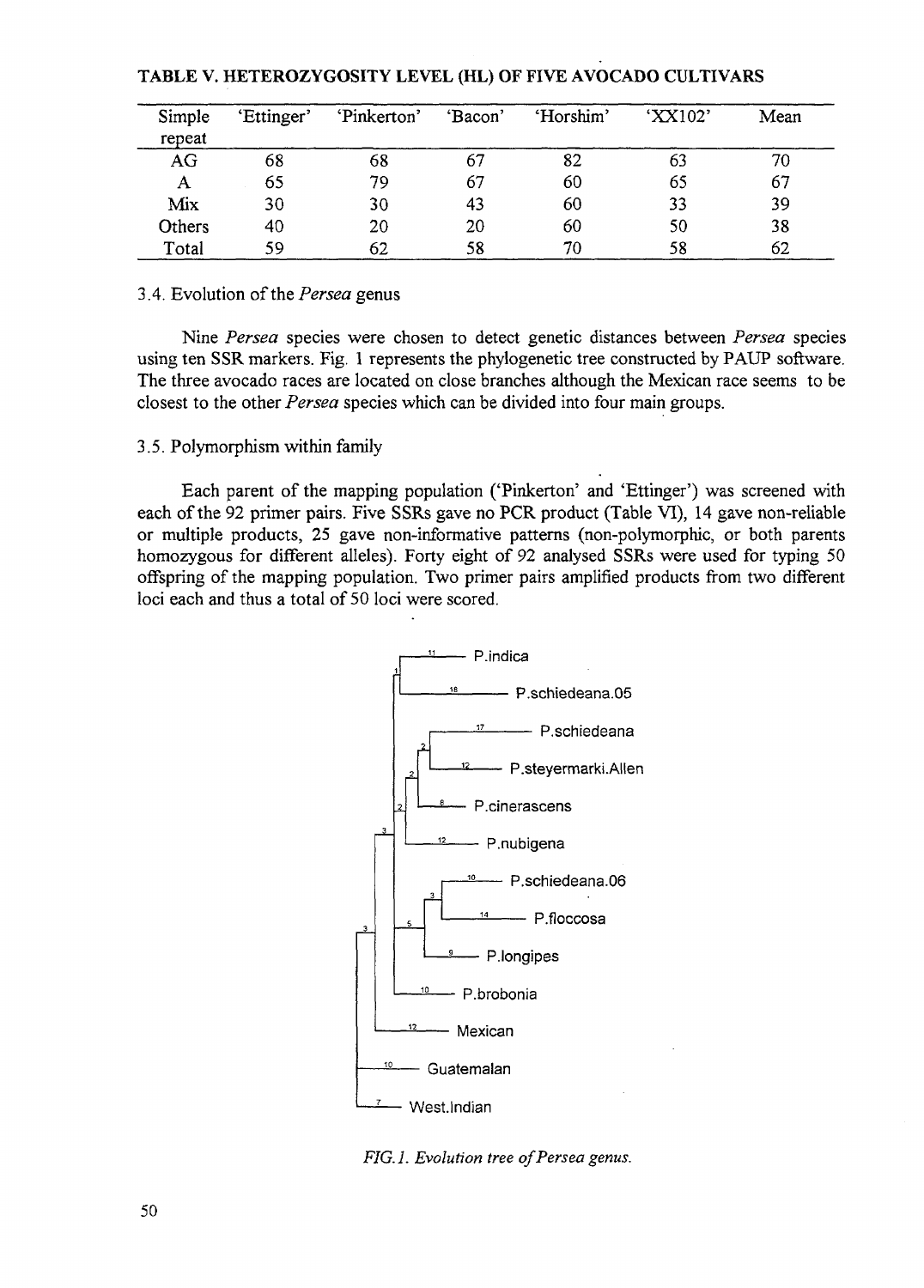|                      | TC/AG | GT/CA          | Others   | Compound  | Total | Percent |
|----------------------|-------|----------------|----------|-----------|-------|---------|
| Currently available  | 36    | 3              | 5        | 19        | 92    | 100%    |
| No PCR product       | 3     | 0              |          |           | 5     | $5\%$   |
| Non-reliable product | 4     | 0              | $\Omega$ | $3 \cdot$ | 14    | 15%     |
| Non-informative      | 7     | $\overline{2}$ |          | 6         | 25    | 27%     |
| Typed                | 22    |                | 3        | 9         | 48    | 52%     |

### TABLE VI. TYPING THE PROGENY OF THE CROSS 'PINKERTON' X 'ETTINGER'

### 3.6. Avocado linkage map

The genotypes of the two parents ('Pinkerton' and 'Ettinger') and 50 offspring were determined using 50 SSRs, 17 RAPDs and 23 DFP bands [4]. All 90 loci were used for two point linkage analysis using the following programs: CRI-MAP, JoinMap, LINKAGE, LINKEM and MAPMAKER. The two-point analysis of LINKAGE and CRI-MAP programs resulted in identical LOD scores and *theta* values and the two-point analysis of LINKEM and MAPMAKER resulted in identical LOD scores and *theta* values. The last two programs gave higher values of LOD score (about 10% higher compared to the results obtained by LINKAGE and CRI-MAP). The two point analysis of JoinMap and MAPMAKER resulted in similar LOD (Log of the Odds) score values (except for markers showing segregation distortion).

The paternal, maternal and combined maps are presented in Fig. 2. The combined map consists of 12 linkage groups and 34 markers. The number of markers per linkage group varies between two to five and the length of the 12 linkage groups varies from 14.7cM to 68.7cM. A specific region on linkage group 3 varies significantly between the paternal and maternal maps. The maternal distance between locus AVA13 and locus AVA04 is almost twice the parental distance (14.7cM versus 7.6cM). Although, in other linkage groups only minor differences can be detected between paternal and maternal maps, the maternal distances are higher than the paternal ones (21% difference on the average). Analysis of marker distribution on the linkage groups did not reveal any deviation from the Poisson distribution, indicating no significant deviation from randomness. The total map length is 352.6cM.

### 3.7. Association between avocado fruit traits and DNA markers

Sixty offspring of the cross 'Pinkerton' X 'Ettinger' were analysed to detect associations between 90 DNA markers (50 SSRs, 23 DFP bands and 17 RAPDs) and loci controlling nine avocado fruit traits. Each marker was analysed against each of the nine fruit traits. To avoid a false positive result, association was declared only if P was equal or less than 0.01. The positive associations are presented in Table VTI. For seven out of the nine traits, positive associations were found for at least one marker.

The location of loci controlling fruit traits was determined by the interval mapping procedure while each trait was analysed against each linkage group and the results are shown in Table VIII. In three cases, high LOD score levels (>2.0) were identified. A locus controlling skin gloss was found to be in association with linkage group 6, which is composed of two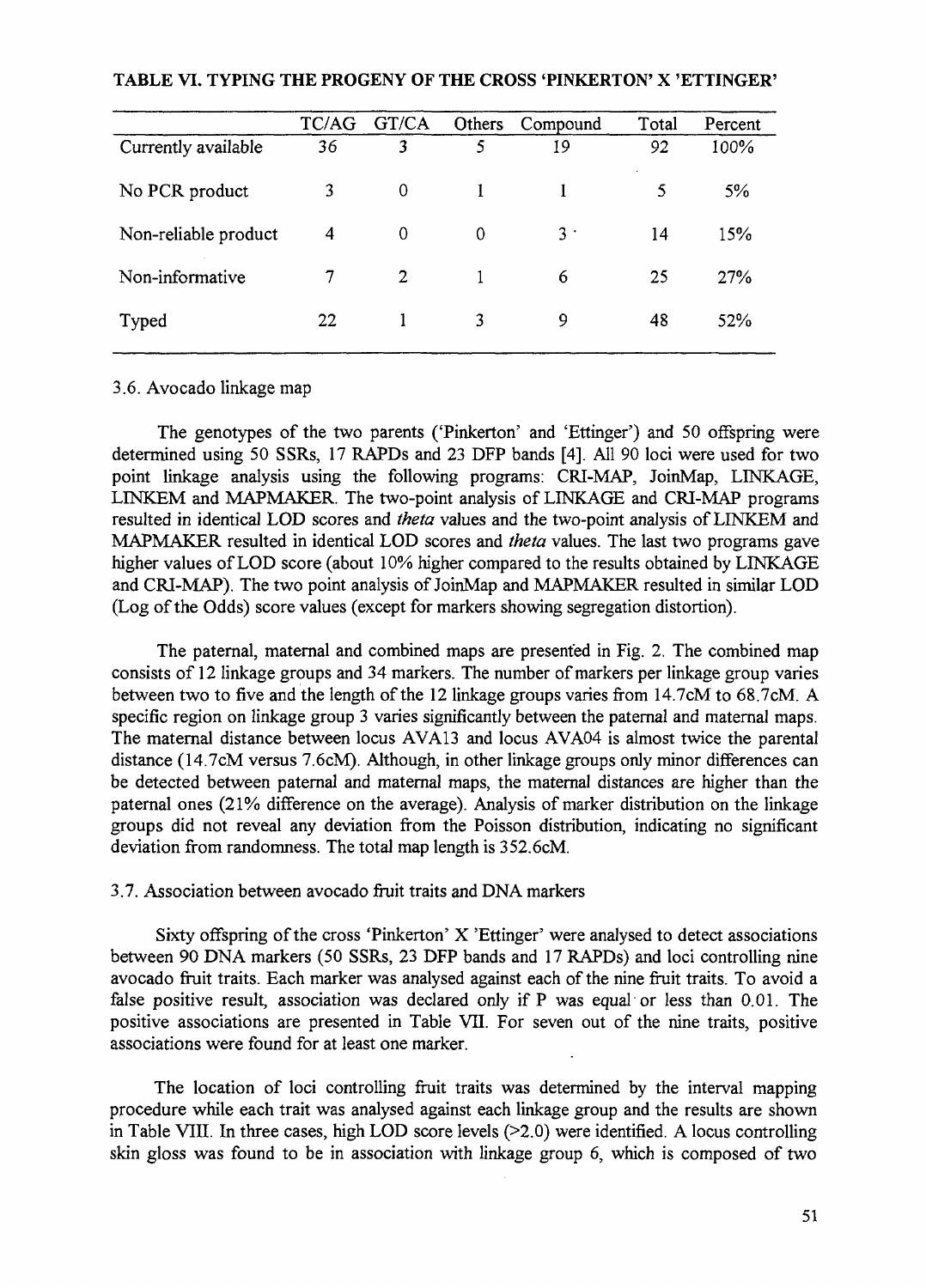

*FIG. 2. Avocado genetic linkage groups. E- 'Ettinger' map, P- 'Pinkerton' map, C- Combined map. Distances between markers are in CentiMorgan.*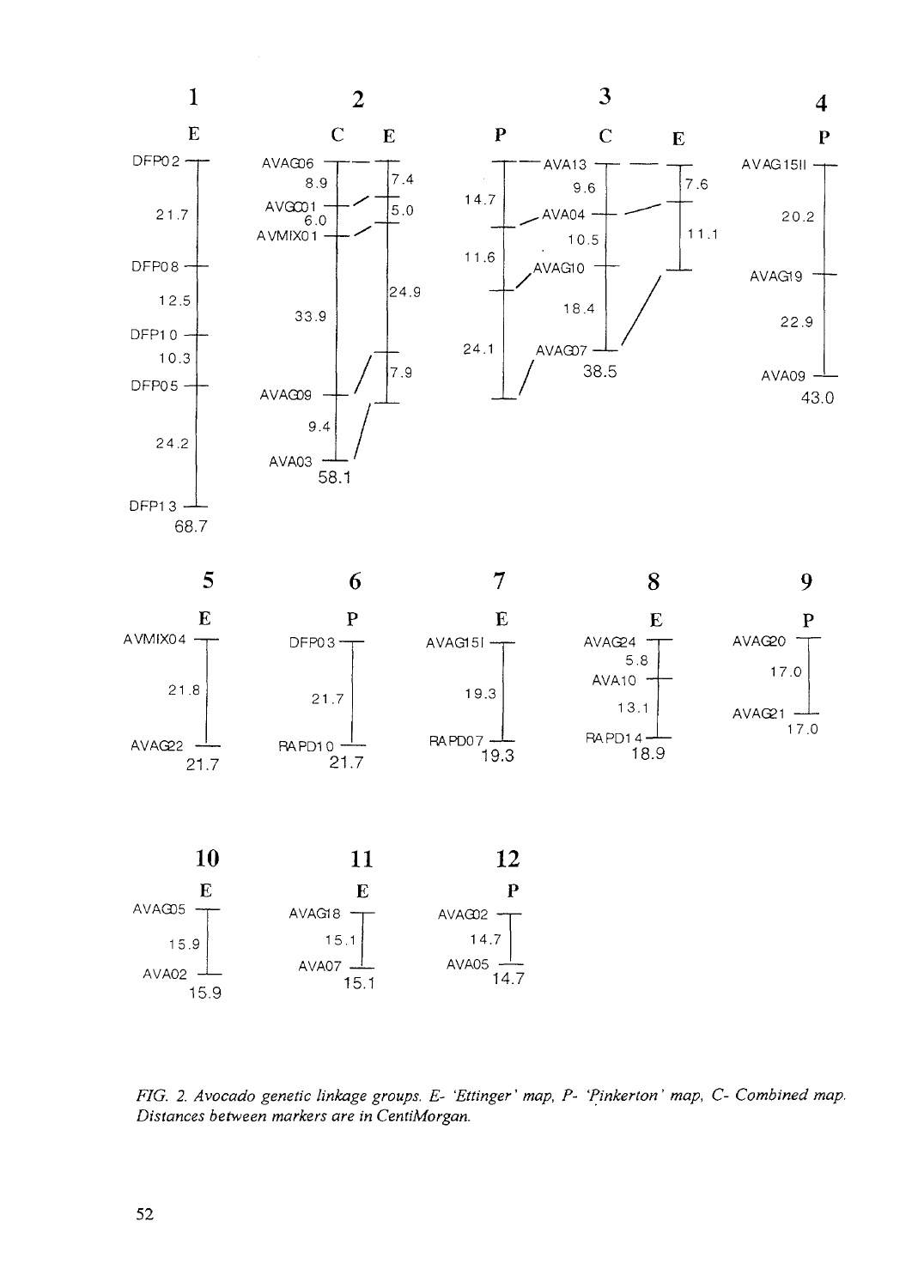| Trait          | Marker             | Marker's  | Polymorphism | P value |
|----------------|--------------------|-----------|--------------|---------|
|                |                    | location  | source       |         |
| Skin gloss     | AVAG11             | Un-mapped | 'Ettinger'   | 0.0014  |
|                | AVAG13             | Un-mapped | 'Ettinger'   | 0.01    |
|                | AVA08              | Un-mapped | 'Ettinger'   | 0.0014  |
|                | DFP03              | Group 6   | 'Pinkerton'  | 0.005   |
|                | RAPD <sub>10</sub> | Group 6   | 'Pinkerton'  | 0.004   |
| Skin surface   | AVAG15II           | Group 4   | 'Pinkerton'  | 0.004   |
|                | AVAG23             | Un-mapped | 'Pinkerton'  | 0.009   |
|                | AVA07              | Group 11  | 'Ettinger'   | 0.01    |
| Skin thickness | AVAG14             | Un-mapped | 'Ettinger'   | 0.009   |
| Seed size      | AVAG24             | Group 8   | combined     | 0.0006  |
|                | AVAG12             | Un-mapped | 'Pinkerton'  | 0.007   |
| Skin peeling   | AVAG01             | Un-mapped | 'Ettinger'   | 0.006   |
|                | AVAC01             | Un-mapped | 'Ettinger'   | 0.003   |
|                | AVMIX06            | Un-mapped | 'Ettinger'   | 0.005   |
| Fibers in the  | AVAG07             | Group 3   | combined     | 0.007   |
| flesh          |                    |           |              |         |
|                | AVA <sub>04</sub>  | Group 3   | combined     | 0.00001 |
|                | AVA <sub>13</sub>  | Group 3   | combined     | 0.01    |
| Flesh taste    | AVMIX04            | Group 5   | 'Ettinger'   | 0.01    |
|                | DFP <sub>05</sub>  | Group 1   | 'Ettinger'   | 0.008   |

**TABLE VII.** RESULTS **OF ONE-WAY ANALYSIS** OF **VARIANCE** OF **AVOCADO FRUIT TRAITS**

markers, each having two alleles in 'Pinkerton'. The effect of this association on the progeny skin surface explains 25% of the trait variance. A locus controlling skin surface was found in association with linkage group 9, which is composed of two SSR markers each having two alleles in 'Pinkerton'. The effect of the locus on the skin surface progeny average explains 38% of the trait variance.

# $3.8.$  A locus(i) controlling fibers in the flesh

A locus controlling fibers in the flesh was found to be located on linkage group 3. This linkage group is composed of four SSR markers, and locus(i) controlling fibers in the flesh was

| Trait         | Linkage | LOD score | Detected    | Effect (in | $\frac{0}{0}$ |
|---------------|---------|-----------|-------------|------------|---------------|
|               | group   | value     | map         | SD values) | variance      |
| Skin gloss    | 6       | 2.9       | 'Pinkerton' | 1.17       | 25            |
| Skin surface  |         | 1.7       | 'Pinkerton' | $-0.78$    | 16            |
|               | 9       | 2.6       | 'Pinkerton' | $-1.20$    | 38            |
|               | 11      | 1.7       | 'Ettinger'  | $-0.81$    | 17            |
| Fibers in the | 3       | 5.4       | Combined    | 0.62       | 37.5          |
| flesh         |         |           |             |            |               |
| Flesh taste   |         | 1.5       | 'Ettinger'  | $-0.81$    | 16            |

## **TABLE VIII. RESULTS OF THE INTERVAL MAPPING ANALYSIS TO DETECT LINKAGE BETWEEN LOCI CONTROLLING FRUIT TRAITS AND MARKER LOCI**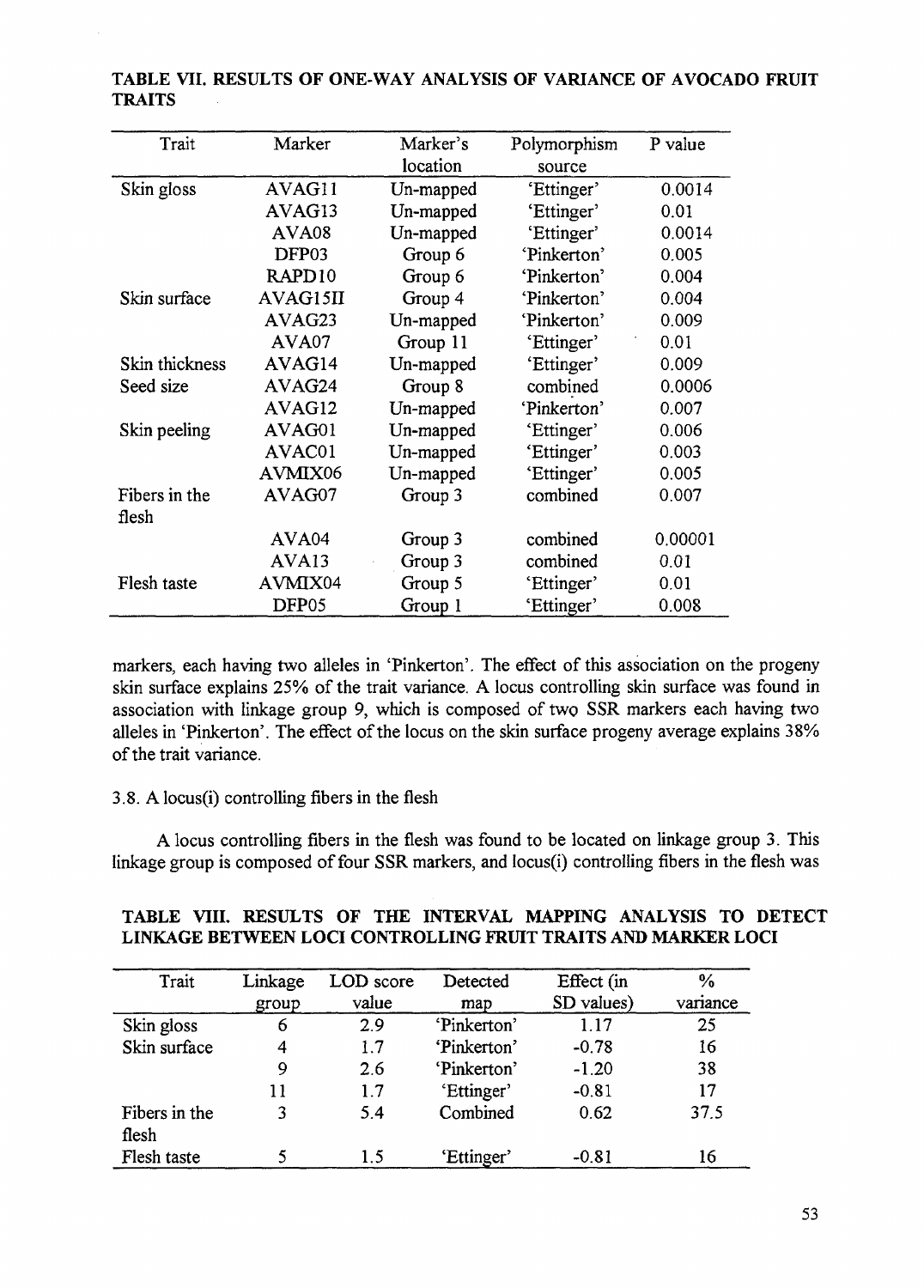located close to AVA04, having a LOD score value of 5.4. The locus effect on the progeny average explains 37.5% of the trait variance.

Fig. 3 a presents the parental phases of the marker alleles on linkage group 3 and the parental haplotypes marked as PI and P2 for 'Pinkerton' and El and E2 for 'Ettinger'. The offspring are thus divided to various haplotype combinations where the four parental groups are the majority. Fig. 3b presents contrast analysis between the alleles of the markers located on the haplotype combination  $E1+P1$  and the alleles of the other haplotype combinations. The association between the locus(i) controlling fibers in the flesh and the alleles of each marker on El+Pl haplotype is significant (except for the marker AVAG10). This result indicates that a locus controlling fibers in the flesh is located within this linkage group close to the marker AVA04 and having an extremely high significance level  $(P=4.4x10^{-8})$ . Furthermore, this locus controls high level of fibers in the flesh only when specific allele combinations are present (interaction between alleles). Namely, only when PI alleles are present in the genome in combination with El alleles is the level of fibers in the flesh significantly high. The association between the locus(i) controlling fibers in the flesh and the marker AVAG10 is not significant because only 'Pinkerton' is a heterozygote for this marker and thus using this marker one can not distinguish between offspring having El haplotype and offspring having E2 haplotypes.

### 4. DISCUSSION

### 4.1. Generation and polymorphism of SSR in avocado

While in the human genome [5],  $(GT/CA)_n$  repeats are the most frequent, the  $(TC/AG)_n$ and  $(AT/TA)<sub>n</sub>$  repeats seem to be the most frequent in plants genomes, while in avocado we found that the two most frequent repeats are  $(A/T)_n$  and  $(TC/AG)_n$ . The high number of predicted microsatellites in the avocado genome  $(-45,200,$  Table I) indicates that an SSR based map with high resolution can be obtained.

RFLP and isozyme markers show low heterozygosity levels in avocado compared to the results of this study. This is due to the high level of polymorphism in VNTR loci compared with RFLP and isozymes. For breeding purposes, a high degree of heterozygosity among cultivars can be an advantage, providing a high degree of variation among seedlings that might be exploited by selection. On the other hand, this situation limits the ability of a breeder to predict offspring performance.

#### 4.2. Mapping the avocado genome

Of the 90 SSR, RAPD and DFP markers that were analyzed, 34 were mapped in linkage groups and 56 markers remain un-linked. The proportion of un-linked loci (62%) is higher than in other maps. In soybean, 40 SSRs were integrated into a known map using 60 F<sub>2</sub> plants (15). When only the 40 SSRs were analyzed, 18 of them (45%) remained un-linked. Poisson distribution analysis, indicated that the SSR markers are randomly dispersed in the avocado genome. Marker distribution analyses in other species has shown similar results (15). Linkage was found between a RAPD marker and a DFP band (linkage group 6) but not between SSR markers and DFP bands. The lack of linkage between SSR and DFP markers could be explained based on the finding that DFP loci are not randomly distributed but rather clustered in centromeric and telomeric regions. The differences in recombination frequencies between the paternal and maternal genomes are in agreement with [16]. They detected differences in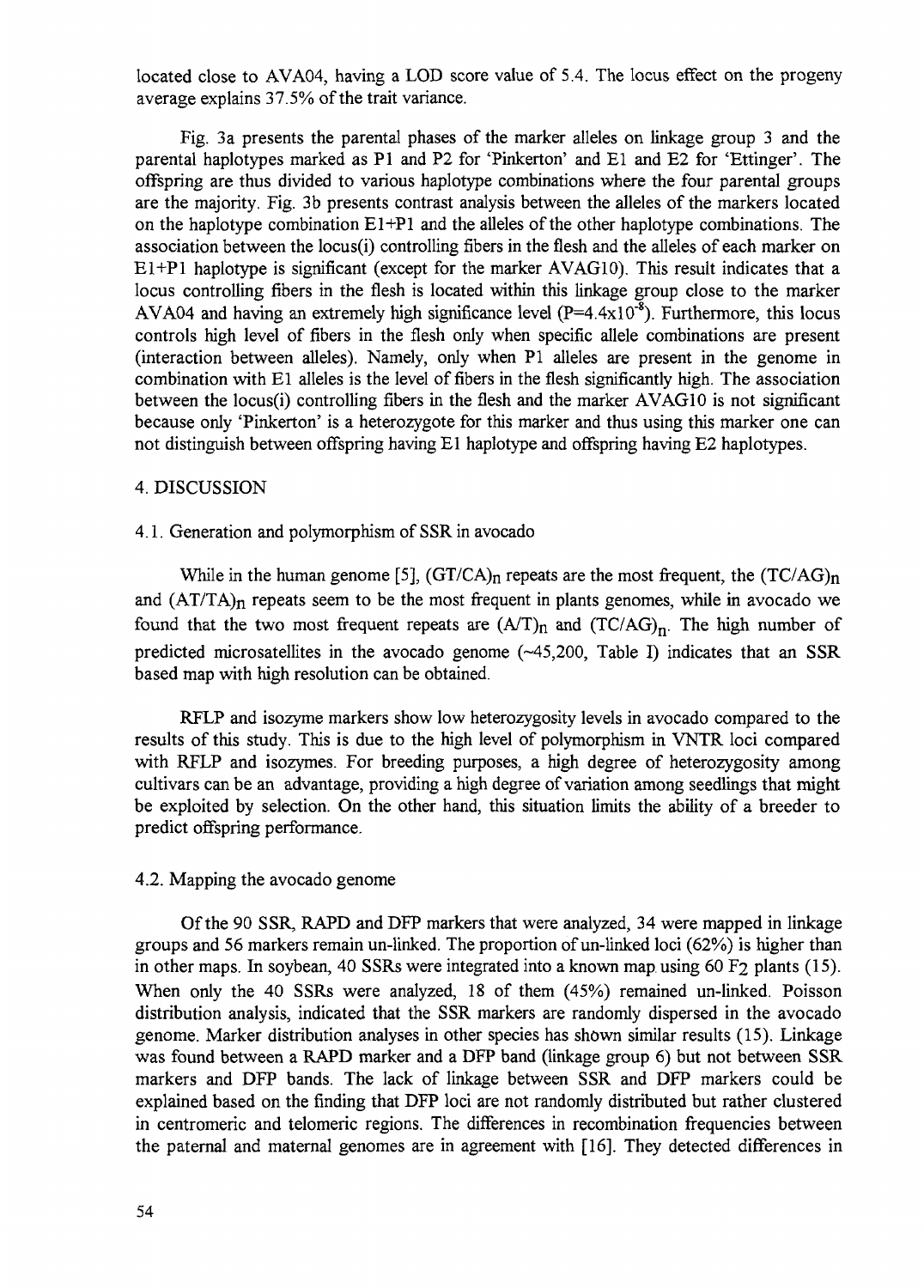PINKERTON P1 AVA13  $104 -$ AVA04 120 AVAG10 153 AVAG07  $110 -$ P2  $-107$ 14.7  $-114$ 11.6  $-149$ 24.1  $-114$ 



**b**

 $\mathcal{L}^{\text{max}}$ 

E1 104 118 153 108 PI  $-104$ 9.6  $-120$ 10.5  $-153$ 18.4 marker marker type AVA13 Bl AVA04 AVAG10  $-110$  AVAG07 Fl Ml Fl Significance of the contr ast 0.01  $4.4*10-8$ 0.1 6.1\*1 0 -5

*FIG. 3. a. Parental haplotypes of linkage group 3.b. Contrast analysis between SSR markers on linkage group 3 and fibers in the flesh.*

 $\mathbf{a}$ 

 $\mathcal{L}_{\mathcal{L}}$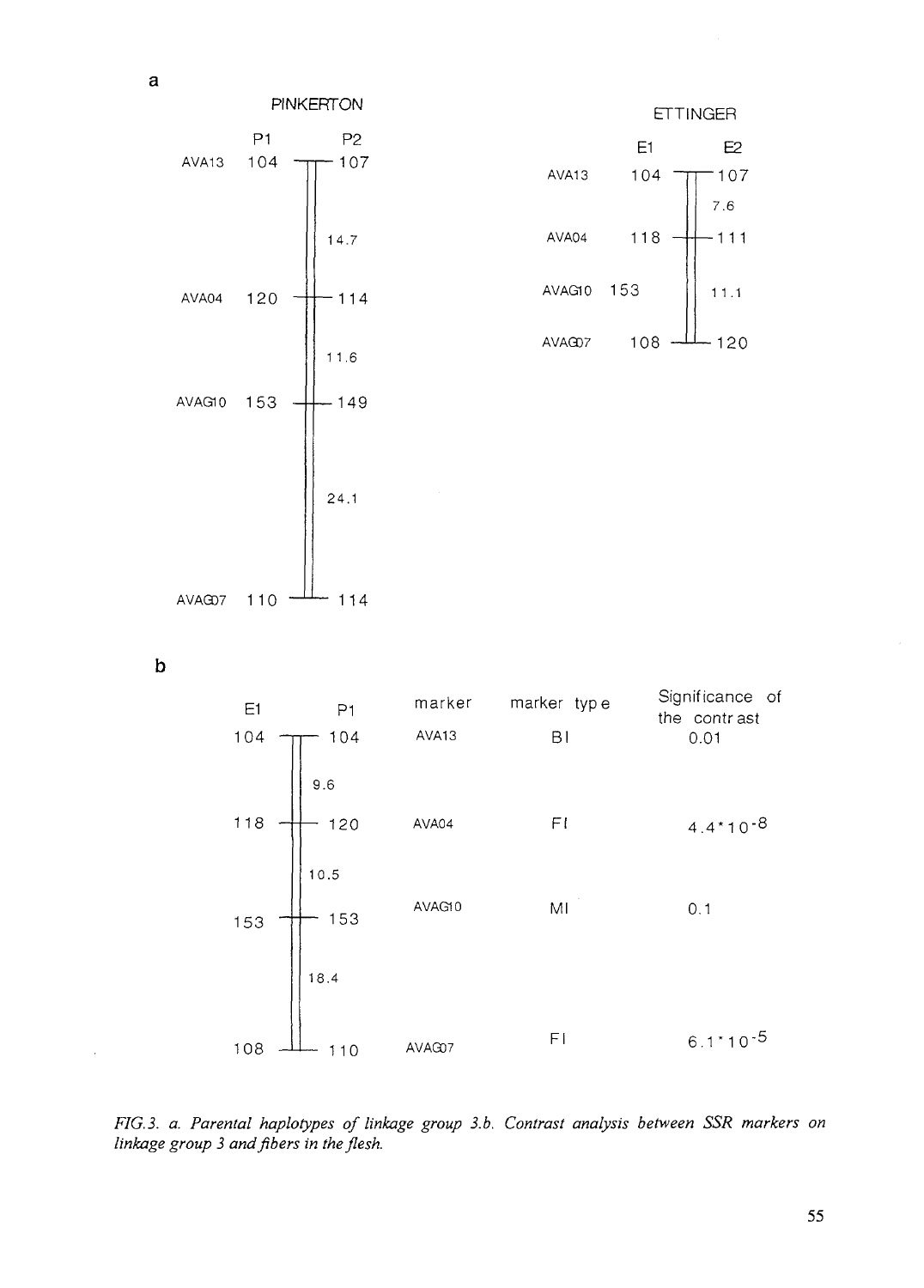recombination frequency in tomato using the same cultivar as either the female or the male parent.

None of the computer mapping programs available to date can efficiently map the genome of an out-crossing species using polymorphic markers. The mapping approach which we used to map the avocado genome consists of transforming the avocado Fl mapping data to BC1 data which meet the MAPMAKER requirements. The result of this analysis was verified using other computer programs and found to be reliable. The loblolly pine genome, which is another out-crossing species, was mapped using the JoinMap computer [17]. This computer program is capable of analysing this data set, except for markers with segregation which deviates from Mendelian expectations.

#### 4.3. Avocado fruit traits linked to DNA markers

The detection of association between genetic markers and QTLs is complicated in families resulting from a cross between heterozygote parents [18]. The main problems includes type I error in which a QTL is falsely detected as linked to a marker, and type II error in which no linkage is detected even though such linkage does exist [19]. Type I error is caused, in most of the cases, by using a high number of loci and a high number of traits and a type II error results from the demand of only high LOD score and P values. Thus QTLs which are far from the marker or have a small effect on the trait would not be detected. In the present study, 90 markers and nine traits (total of 810 pairwise comparisons), were detected. A significant value of  $6.2 \times 10^{-5}$  should be used to avoid type I error. This value should be corrected due to the existence of 12 linkage group having 34 linked markers (612 pairwise comparisons) resulting in a significant value of  $8.2 \times 10^{-5}$ . However, this high P value can cause a type II error and thus association between loci controlling fruit traits and DNA markers having a P value of  $P=0.01$  or less were presented. The only association in which this P value was less than 8.2x10"  $5$  is the one between linkage group 3 and the locus controlling fibers in the flesh on which we focused for further studies.

To verify the results, we used two statistical approaches: one-way analysis of variance and interval mapping. In most cases when association was found in the one-way analysis of variance it was also detected by the interval mapping except for two cases: the association between the marker AVAG24 and locus controlling seed size, and between the DFP marker DFP05 and locus controlling flesh taste. In these two cases there were only two alleles of the markers in the family, and the LOD score values of the interval mapping analysis were between 0.5 and 1. In one case, skin surface on linkage group *9,* an association was detected by the interval mapping but could not be detected in the one-way analysis of variance. Although, a significant P value  $(P<0.05)$  could be detected, we did not consider this value as an indication for association.

It is noteworthy that no association was detected between fruit weight and any of the marker loci using both statistical approaches (P values of 0.02 and 0.03 were detected with two markers). On the other hand, there was a significant difference in the mean fruit weight between the offspring and the parents. This negative result can be explained by the finding that the trait is highly affected by the environment and heritability is quite low (20). Mhameed *et al.* [4] reported that no linkage was found between DFP bands and fruit weight even for  $(0.01 \le P \le 0.05)$  in this family. This result is compatible with the results obtained in this work and marked the difficulty in detecting markers which are linked to a locus controlling fruit weight.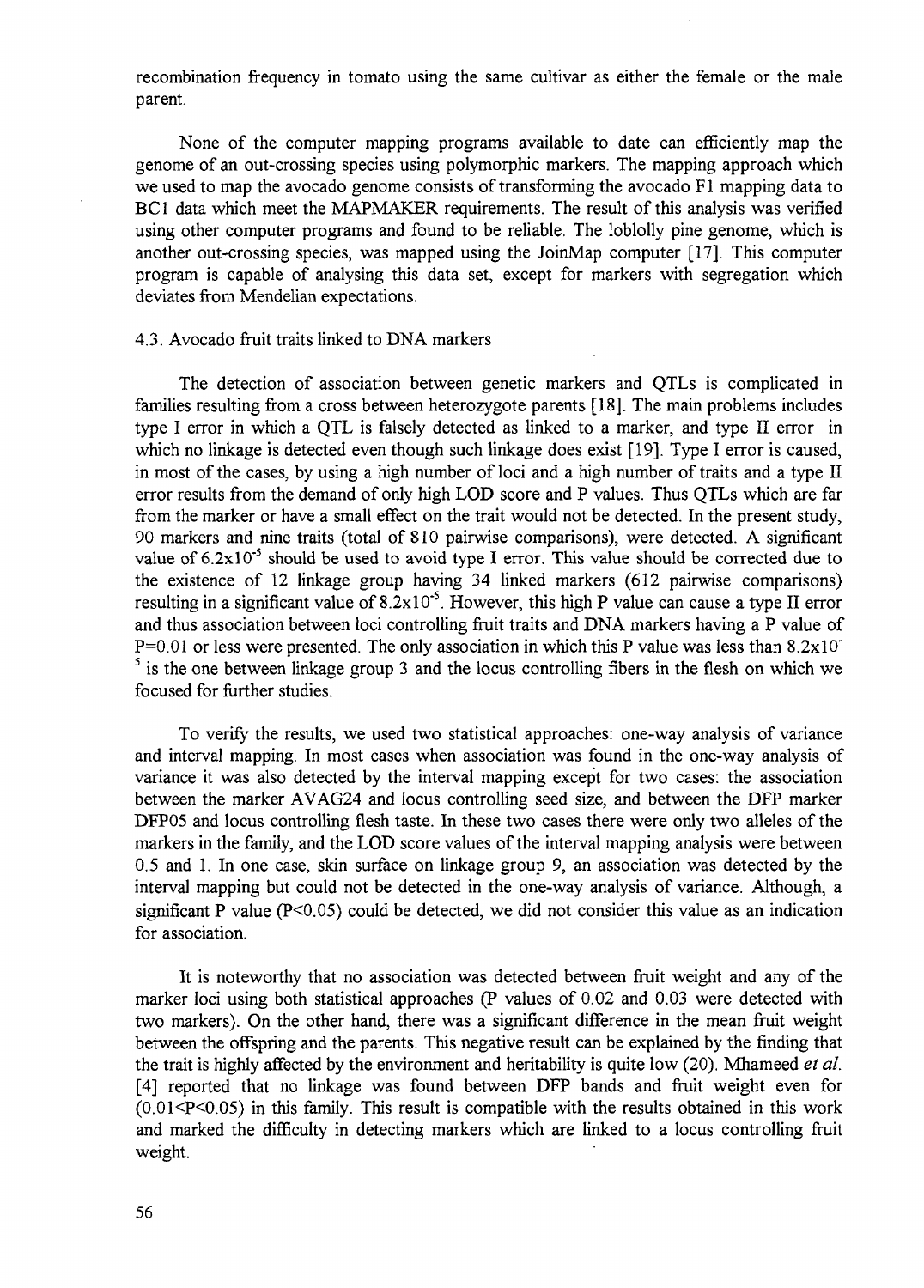In the case of the existence of fibers in the flesh, the offspring average is slightly higher than the parents performance, suggesting that a dominant component is involved in the determination of the trait. The Contrast Analysis suggested that three out of the four genotype groups of the marker AVA04, showed a low level of fibers in the flesh while the fourth group, having haplotypes El and PI, showed a high level of fibers in the flesh. This result can be explained by a negative dominant factor which is located on the haplotypes E2 and P2 and thus the fibers level of the offspring having one of those haplotypes is low compared with the offspring that lack these haplotypes.

The results presented in this study emphasize the importance of using highly polymorphic markers especially for map construction and detection of linkage with QTLs. The SSR markers which were used in this study, allow better detection of association with QTL compared with RFLP, RAPD or DFP markers.

### **REFERENCES**

- [1] DEGANI, C., GOLDRING, A., ADATO, I., EL-BATSRI, R., and GAZIT, S. Pollen parent effect on outcrossing rate, yield, and fruit characteristics of 'Fuerte' avocado, HortScience 25 (1990) 471-473.
- [2] FURNIER, G.H., CUMMINGS, M.P., and CLEGG, M.T. Evolution of the avocados as revealed by DNA restriction site variation, J. Hered. 81 (1990)183-188.
- [3] LAVI, U., HILLEL, J., VAINSTEIN, A., LAHAV, E., and SHARON, D. Application of DNA fingerprints for identification and analysis of avocado, J. Amer. Soc. Hort. Sci. 116 (1991) 1078-1081.
- [4] MHAMEED, S., HILLEL, J., LAHAV, E., SHARON, D., and LAVI, U. Genetic association between DNA fingerprint fragments and loci controlling agriculturally important traits in avocado *{Persea americana* Mill.), Euphytica 81 (1995) 81-87.
- [5] HUDSON, T.J., STEIN, L.D., GERETY, S.S., MA, J., CASTLE, A. B., SILVA, J., SLONIM, D.K., BAPTISTA, R., KRUGLYAK, L., XU, S.H., HU, X, COLBERT, A.M.E., ROSENBERG, C, REEVE-DALY, M.P., ROZEN, S., HUI, L., WU, X., VESTERGAARD, C, WILSON, K.M., BAE, J.S., MARITA, S., GANIATSAS, S., EVANS, C.A., DEANGELIS, M.M., INGALLS, K.A., NAHF, R.W., HORTON, L.T., ANDERSON, M.O., COLLYMORE, A.J., YE, W., KOUYOUMJIAN, V., ZEMSTEVA, I.S., TAM, J., DEVINE, R., COURTNEY, D.F., RENAUD, M.T., NGUYEN, H., O'CONNOR, T.J., FIZAMES, C, FAURE, S., GYAPAY, G., DIB, C, MORISSETTE, J., ORLIN, J.B., BIRREN, B.W., GOODMAN, N., WEISSENBACH, J., HAWKINS, T.L., FOOTE, S., PAGE, D.C., and LANDER, E.S. An STS-based map of the human genome, Science **270** (1995) 1945-1954.
- [6] DIETRICH, W., KATS, H., LINCOLN, S.E, SHIN, H.S., FRIEDMAN, J., DRACOPOLI, N.C., and LANDER, E.S. A genetic map of the mouse suitable for typing intraspecific crosses, Genetics **131** (1992) 423-447.
- [7] KIJAS, J.M.H., FOWLER, J.C.S., and THOMAS, M.R. An evaluation of sequence tagged microsatellite site markers for genetic analysis within *Citrus* and related species, Genome 38 (1995) 349-355.
- [8] THOMAS, M.R. and SCOTT, N.S. Microsatellite repeats in grapevine reveal DNA polymorphisms when analysed as sequence-tagged sites (STSs), Theor. Appl. Genet. 86 (1993) 985-990.
- [9] LAVI, U., AKKAYA, M., BHAGWAT, A., LAHAV, E., and CREGAN, P.B. Methodology of generation and characteristics of simple sequence repeat DNA markers in avocado *{Persea americana* M.), Euphytica 80 (1994) 171-177.